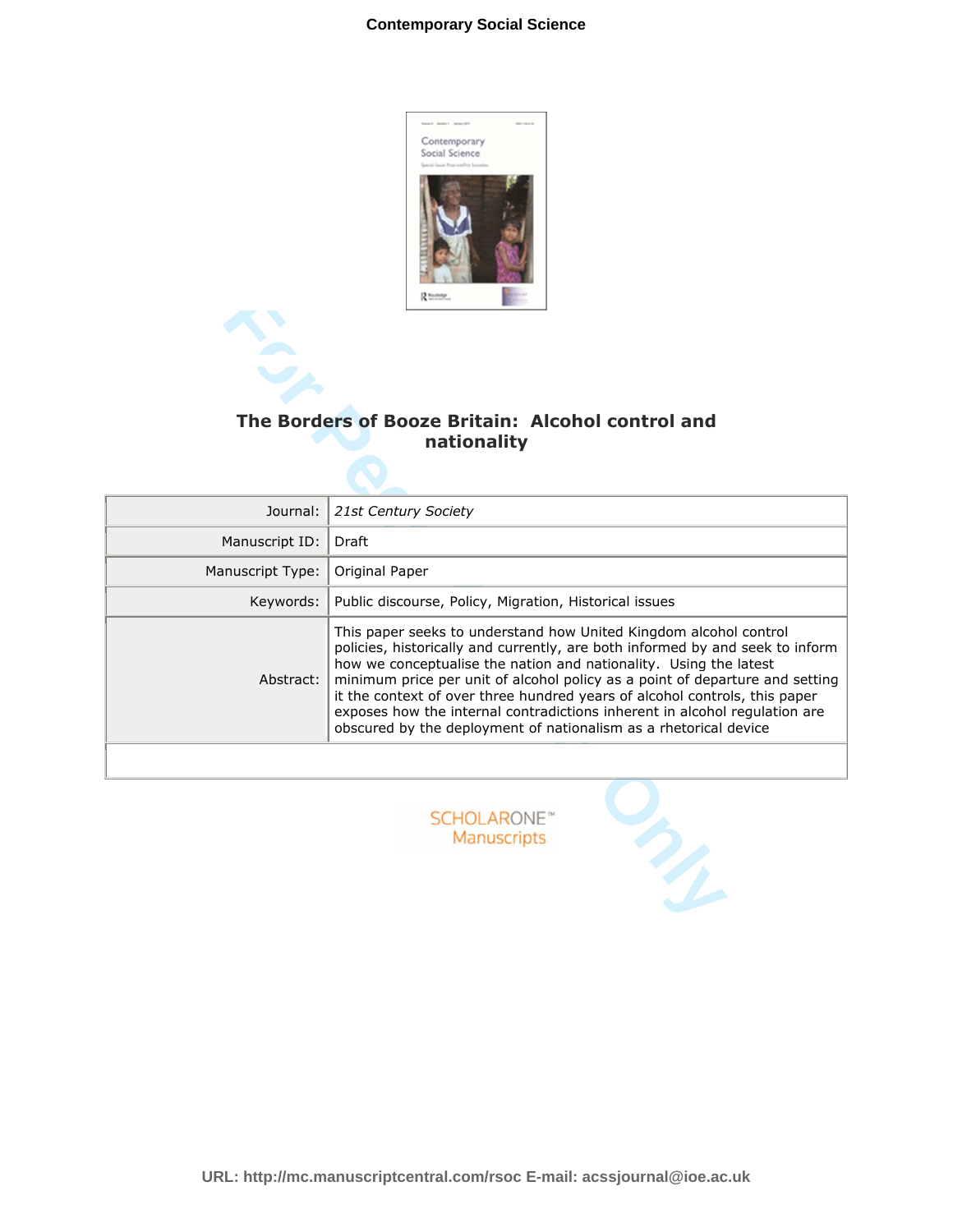## **The Borders of Booze Britain: Alcohol controls and nationality**

### **Abstract**

Fortradictive.<br>
Sm. as a rhetorical devis.<br>
Fortrols<br>
Forthe Conditions This paper seeks to understand how United Kingdom alcohol control policies, historically and currently, are both informed by and seek to inform how we conceptualise the nation and nationality. Using the latest minimum price per unit of alcohol policy as a point of departure and setting it the context of over three hundred years of alcohol controls, this paper exposes how the internal contradictions inherent in alcohol regulation are obscured by the deployment of nationalism as a rhetorical device

## **Keywords**

Alcohol, nationality, border controls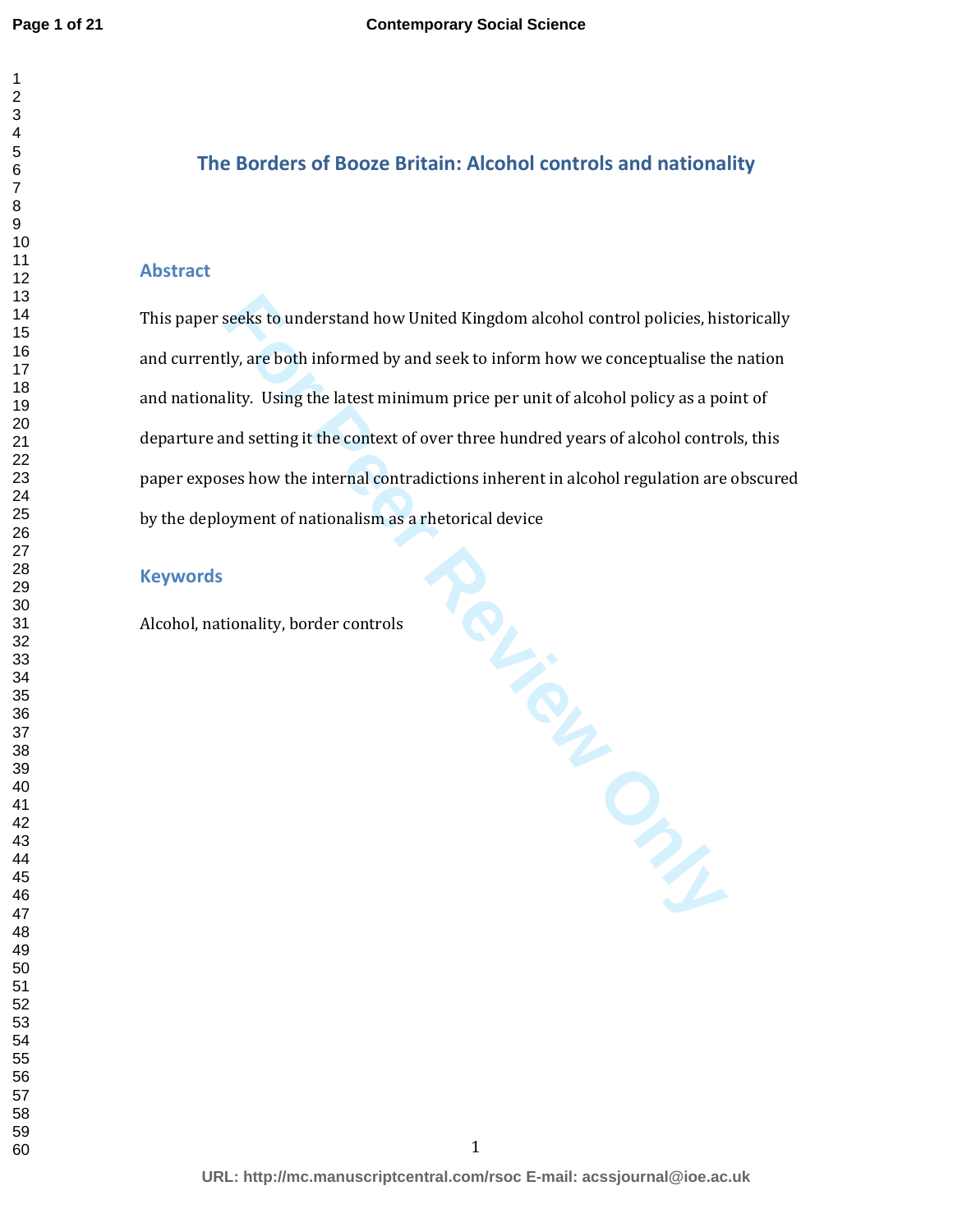## **The borders of booze Britain**

#### **Introduction**

This paper argues that, both historically and in the current era, policies regarding the control of the sale and use of alcohol have as much to do with notions of nationality and the nation state as they do with public health, economy or crime and disorder.

argues that, both historically and in the current era, policies regarding<br>the sale and use of alcohol have as much to do with notions of national<br>as they do with public health, economy or crime and disorder.<br>**FUK** coalitio The current UK coalition government has recently announced a policy of minimum price per unit for alcohol sales (Leicester & O'Connell, 2012). Although there is a chance that the European Union could overturn this policy under anti-competition laws, the policy raises many interesting questions of class and nationality as they relate to drinking. By setting a minimum price, this policy could be viewed as akin to a regressive taxation on drinkers, a sin tax to use John Stuart Mill's parlance (Mill, 1859), although clearly this is not a tax in the normative fiscal sense as no extra duties will be collected by the treasury. By setting the minimum price per unit of alcohol, prices of expensive, therefore exclusive, beverages will be unaffected, yet the cost of the cheapest supermarket and off-licence sold alcoholic drinks will increase. Therefore we can say without much doubt that the consumers of cheap drinks, and therefore most likely the poor, are to be greatest affected by minimum price setting. As the price is set per unit of alcohol contained in the drink and not by the overall volume of the beverage, the greatest increase in cost to the consumer will be those who consume cheap yet strong drinks. As others have observed, there is an element of class conceit to this policy (Brockley, 2012) as the stated aim is to reduce binge drinking, the thinking behind the policy must therefore assume that binge drinking is a malaise of the poor, that the better-off do not engage in such behaviour, or if they do, there are no negative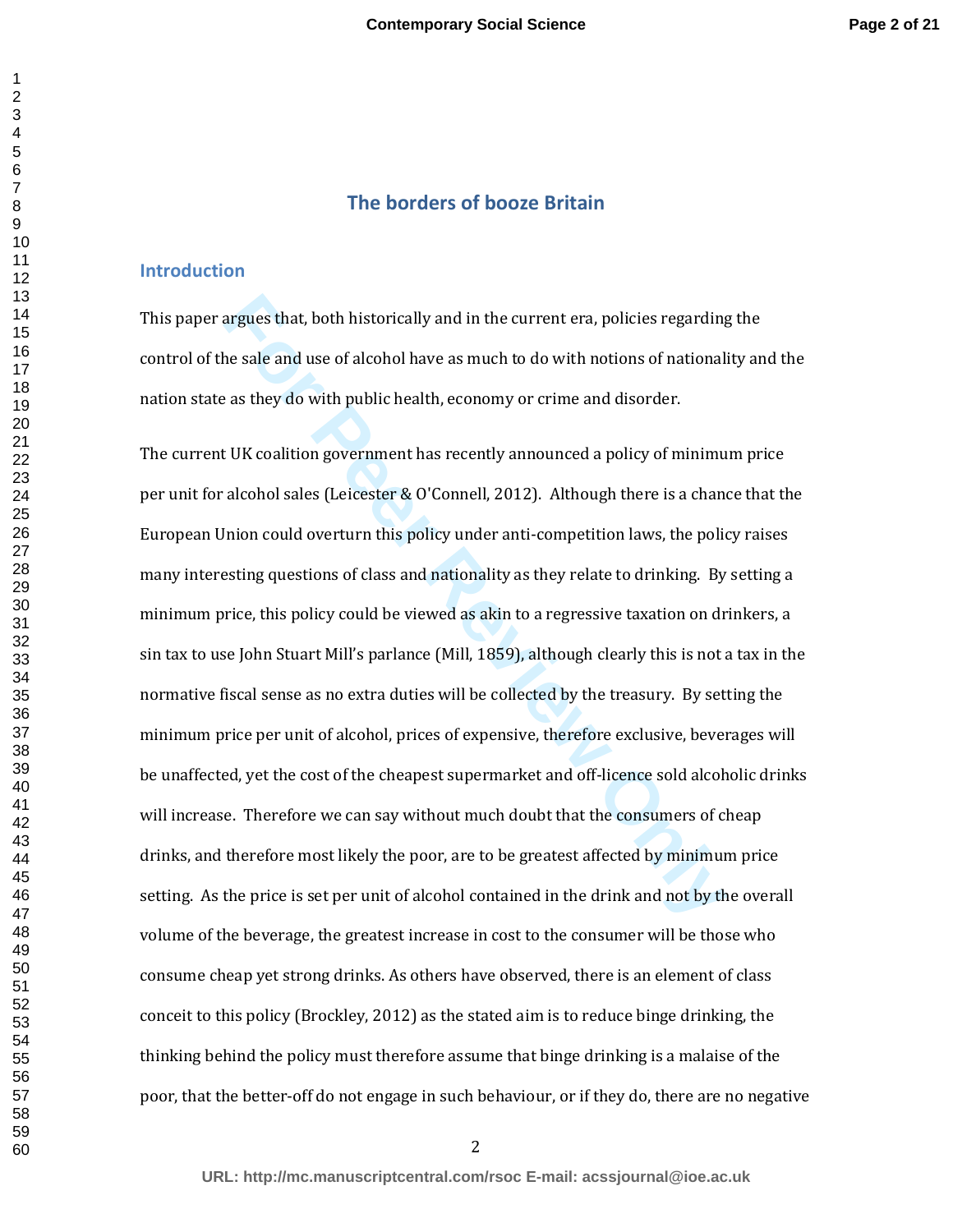social or public health consequences of this behaviour. Thus, it is relatively straightforward to argue that there is a class dimension to this policy; while this is clearly important for a number of reasons, this paper will argue that there is also an issue of nationality that is embedded in this policy, as there has been in many attempts to control the sale and consumption of alcohol throughout the modern history of Britain. The conjecture of this paper is that this latest attempt to manage alcohol use can be utilised to reinforce notions of nationality and consequently has the potential to be used as leverage to reinforce national border controls.

This paper will first provide a distilled history of alcohol control policies in the UK to illustrate how alcohol has been used historically to reinforce divisions of nationality and to construct the other. As Holt observes;

"Alcohol is a very useful lens through which to explore larger and more obvious historical changes such as industrialisation and the rise of the state" (Holt, 2006, p. 1).

It this latest attempt to manage alcohol use can be utilised to reinforce<br>and consequently has the potential to be used as leverage to reinforce<br>trols.<br>Will first provide a distilled history of alcohol control policies in Both processes (industrialisation and the rise of nation states) have, instrumentally or as a consequence, created social divisions and had enduring implications for notions of culture and identity. With industrialisation, there have been profound effects on the class structure along the lines of the ownership of the means of production and the division of labour (Marx, 1976). Others have argued that post-industrialisation also has an impact on class and alcohol consumption (Haywood & Hobbs, 2007), with the growth of the night time economy as a political and economic response to a post-Fordist paradigm. However, as stated, the focus of this paper is not the relationship between alcohol consumption and social class, however it is worth keeping in mind the how notions of social class, and certainly social class deficit, inform debates and policies about the consumption of alcohol beverages.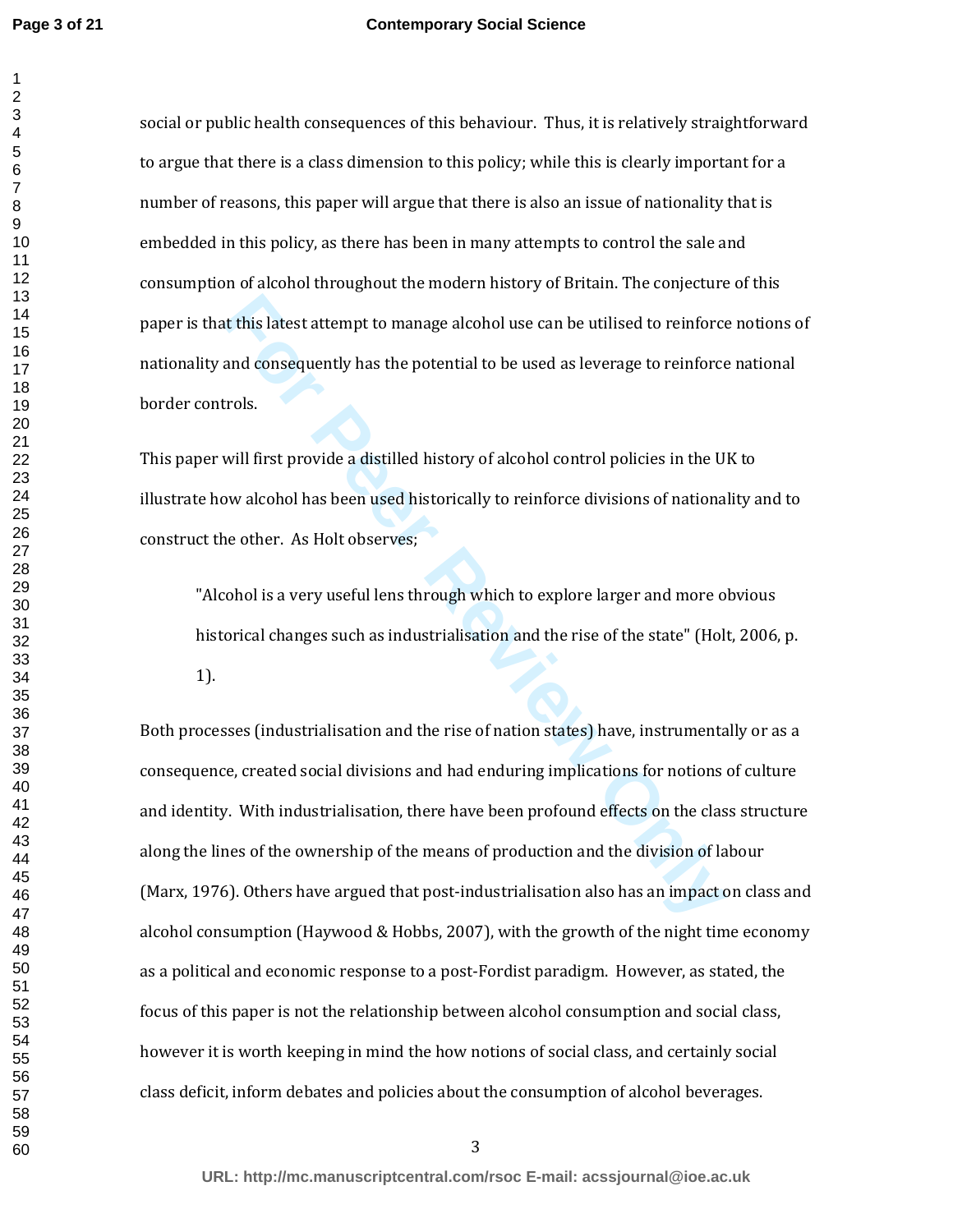Rather, the focus of this paper is to explore how alcohol controls relate to discourses of nationality.

the British drink has often been used to construct a sense of national prothers in the British and those identified as non-British. From in drink to the point of the most bestial drunkenness" (Engels, 1993, y Manchester to As recent as 2004 the then British Prime Minister Tony Blair gave a speech referring to binge drinking as the "new British disease" (Rayner, 2004), as we will uncover; how and how much the British drink has often been used to construct a sense of national pride and deficit both for those identified as British and those identified as non-British. From the Irish who "revels in drink to the point of the most bestial drunkenness" (Engels, 1993, p. 103) of 19<sup>th</sup> Century Manchester to the late  $20<sup>th</sup>$  Century demonization of "lager louts" (Mares, 2001, p. 153), alcohol has been used as a marker of nationality and national identity. Therefore we will explore how the current policy paradigm of minimum alcohol unit price fixing continues this tradition by looking at in whose interest this policy benefits. At this stage of the analysis we will see that both the alcohol industry and the criminal fraternity are set to profit from the policy. Given the commonly-perceived ideological standpoint of the current UK coalition government, it may be obvious as to why they might wish to give support the corporate brewing industry, it is well known that the alcohol industry is a great supporter of the incumbent Conservation Party (Bower & Cox, 2010), what is initially less obvious is to why the government would want to support organised crime, as an clear consequence of minimum price setting is likely to be an increase in both the volume of alcohol smuggling and in the profits to be made from such nefarious activities. As we will see, this policy gift to those engaged in unlawful business could provide the subtext for further policy shifts in relation to nationality and nationhood. Finally this paper will look at how the implementation of the alcohol minimum price setting policy could be utilised to provide the justification for enhanced border controls. For if increasing the price of legally available alcohol does lead to an increase in contraband, then there may be calls to tighten UK border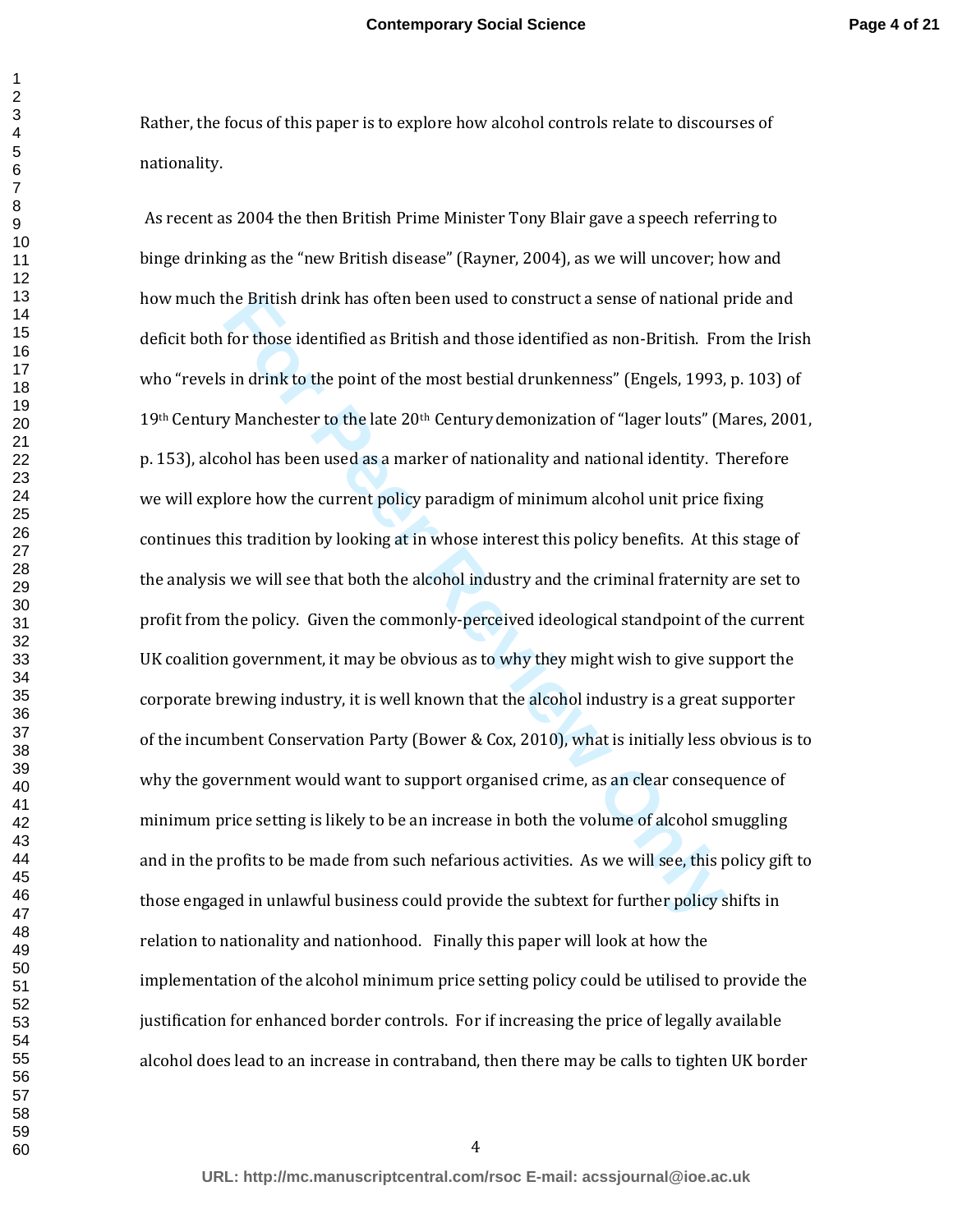#### **Contemporary Social Science**

controls, thus, in the final analysis, this paper is interested in the relationship between 'Booze Britain' and 'Fortress Britain'

ty, then it must also be an issue of borders. For without borders, ever<br>tic and porous, it is challenging to either define the nation or any sens<br>mmunity which may be corollary to the construction of nationality (*i*<br>orica As this paper will explore, alcohol has for centuries defined who we are in terms of nationality, as by extension, define who is the other or outsider. If this is framed as an issue of nationality, then it must also be an issue of borders. For without borders, even if they may be elastic and porous, it is challenging to either define the nation or any sense of imagined community which may be corollary to the construction of nationality (Anderson, 1991). Historically, attempts to control the sale and consumption of alcohol have had some effect on how the nation-state practices border controls (Ludington, 2006). This paper is focused on the context of the United Kingdom, but we could also use the impact of the  $18<sup>th</sup>$ amendment to the US constitution as a comparative example. The prohibition of alcohol led to a massive growth in illegal bootlegging, or alcohol smuggling. This in turn, provided the US Coastguard Service with further policing roles in order to stem the supply of illegal alcohol being imported into the United States of America.

## **A distilled historical context**

In order to provide the historical context to the preposition of this paper, will involve the analyse some key events of three historical epochs; The Act of Union with Scotland and London's Gin Craze of the 18<sup>th</sup> Century; Irish immigration and industrialisation in the 19<sup>th</sup> Century and binge drinking and the accession of eight Eastern European countries to the European Union at the beginning of the  $21<sup>st</sup>$  Century. As we will see, the relationship between how we consume alcohol and how we conceptualise nationality is not new. This section on the history of alcohol consumption in Western contexts is not exhaustive but rather provides exemplars that according to Holt: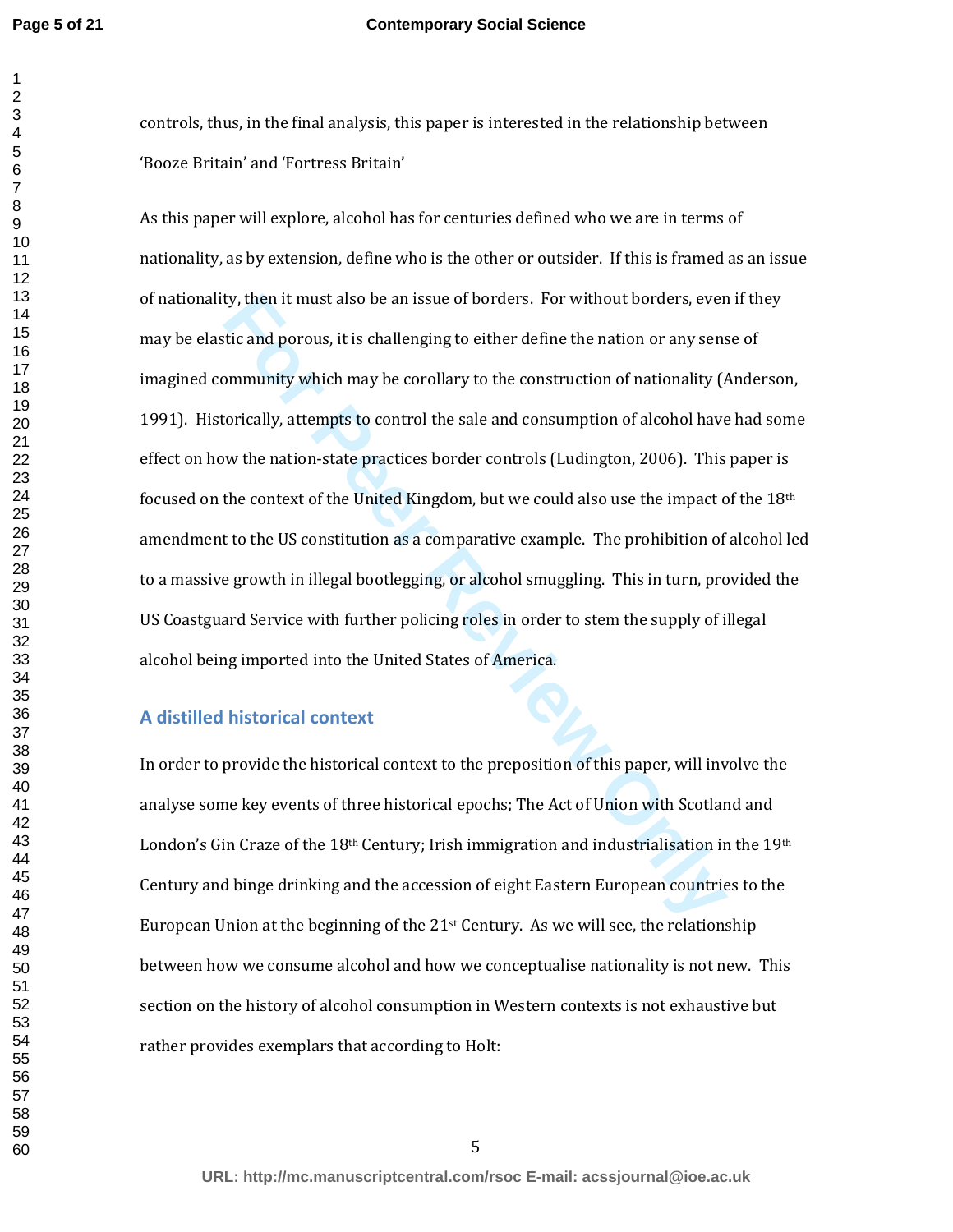"[…] not even the commercial interests that control the production of alcohol can totally regulate, much less control, either the meaning or myriad functions of alcohol in Western life" (2006, p. 7).

The first era considered in this paper, the early to mid  $18<sup>th</sup>$  Century, has two artefacts that have a bearing on the relationship between alcohol control and the nationality. Edinburgh is the epicentre for one series of events whereas London sets the scene for another set of independent events, however both narratives evoke notions of national identity, and they also both have a bearing on relations with the French.

ing on the relationship between alcohol control and the nationality. Entre for one series of events whereas London sets the scene for anoth the events, however both narratives evoke notions of national identity, we a beari Starting in Scotland, Ludington (2006), examines how French claret wine became the preferred drink of the Scots around the time of the Act of Union. Before the Act of Union, claret was popular in Scotland whereas it was not so in England, this could be due to differences in taxation and duty regimes. However the Act of Union and equalisation of duties dramatically raised the cost of imported claret in Scotland, for English duties on French wine were more costly. Instead of having the effect of reducing claret consumption in Scotland, the increase in duty, according to Ludington's research, only served to increase the illegal importation of claret. At least part of the evidence for the popularity of claret in Scotland before the Act of Union was the Wine Act of 1703, which according to Ludington, "established claret as a symbol of Scottish independence and as a commodity to symbolically defy the English" (2006, p. 167). England was at war with France and therefore the drinking of French wine could be viewed as an act of defiance. Furthermore, the English duties on imported alcohol, which were relevantly steep compared to those of the pre-Union Scots, were in part to pay for the war against France. Thus the act of drinking French claret had a twofold influence on the Scots relationship with the English; firstly as a symbol of defiance and secondly by being financially able to enjoy more luxurious wine.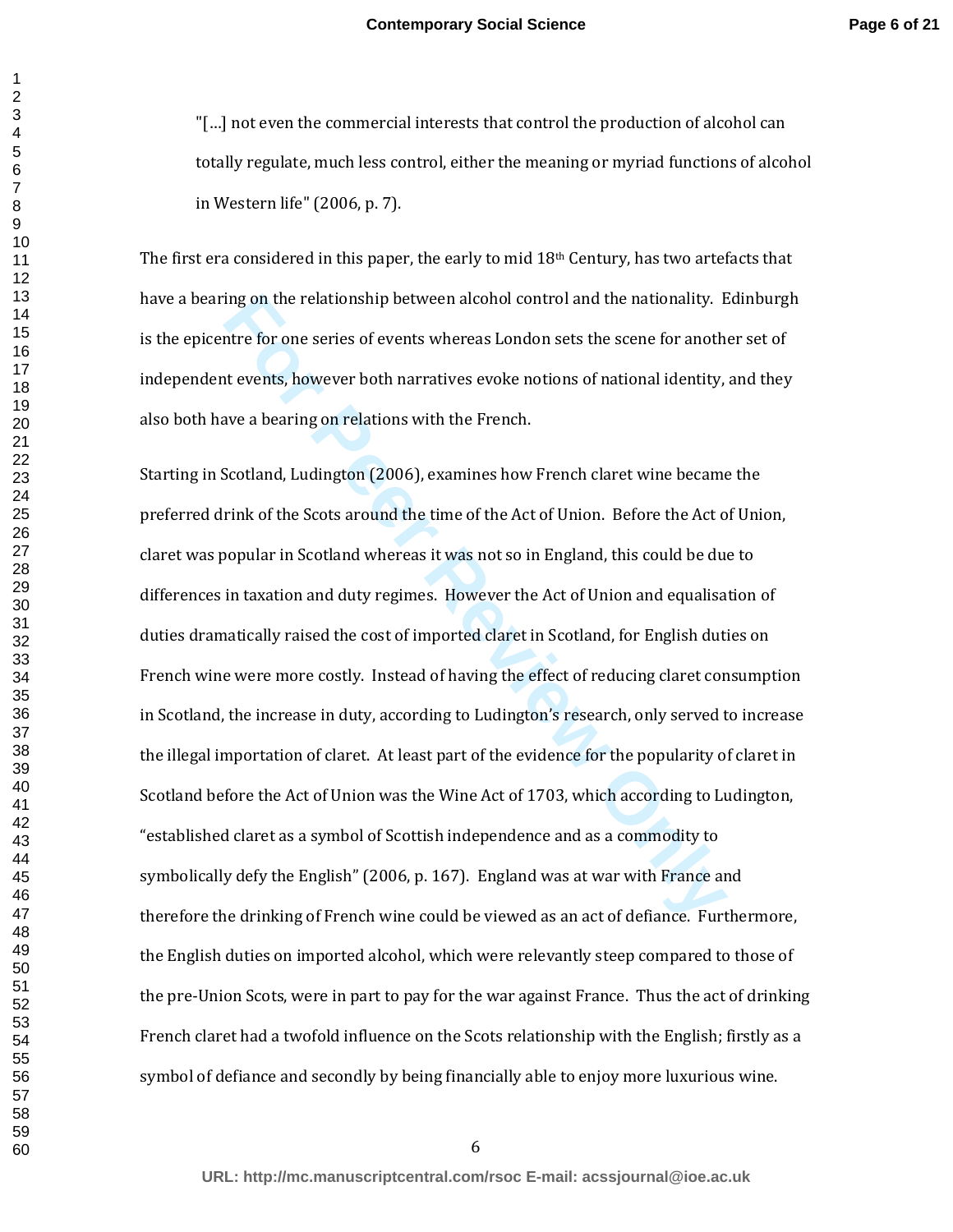#### **Contemporary Social Science**

Thus, through this period, we can observe how the consumption of a certain alcoholic beverage, namely claret, was used to both define and reinforce Scottish nationality as superior to that of the imperialistic English. As the Scot William Clelland, wrote from London in 1705,

"All the wine here is poison'd and all the women pox't at least I would fain fancie so whylst I have no monie." (Ludington, 2006, p. 169)

the wine here is poison'd and all the women pox't at least I would fain<br>
Alst I have no monie." (Ludington, 2006, p. 169)<br>
ive take Ludington's treatise beyond the Act of Union of 1707, which<br>
n of alcohol duties on French However, if we take Ludington's treatise beyond the Act of Union of 1707, which lead to the equalisation of alcohol duties on French wine between Scotland and England, we see that claret consumption in Scotland did not necessarily reduce; rather, it propagated the illegal importation of claret as a further act of defiance. This increase in claret smuggling, thus served two purposes; it increased the profit from importation of wine, as no duty was being paid, and it reinforced the popular opposition to the new customs and duties (Ludington, 2006, p. 172)

At the same time as the Scottish were imbibing claret as a symbol of opposition to English imperialism, London was experiencing a alcohol consumption frenzy popularly referred to as the 'gin craze'. As exemplified by Hogarth's 1751 print 'Gin Lane' with its depiction of morally deficient behaviour brought on by the overconsumption of gin. Much has been written about the impact and the attempts to control Londoners' taste for gin in the  $18<sup>th</sup>$ Century; however, in thinking about nationality we need to look at the causes of the gin epidemic.

Gin was first popularised amongst the English at the beginning of the 18th Century by soldiers returning from the continent from involvement in the war of Spanish succession (Maples, 2012). At that time, the most popular alcoholic beverage in England was beer. However the distillation and production of gin was vigorous promoted by the English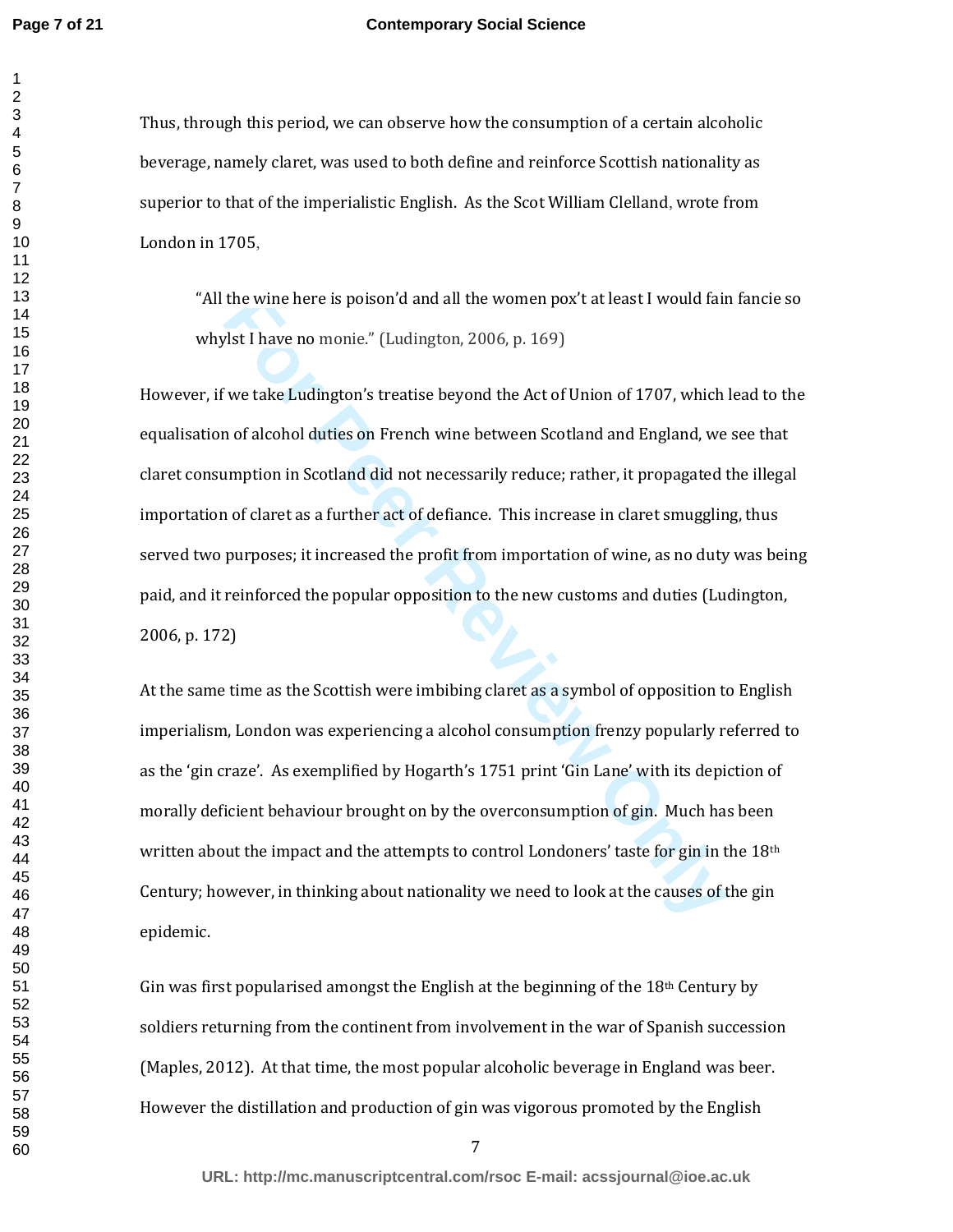of gin, unlike alehouses (Maples, 2012). Therefore gin was cheap and<br>vious competitors. These conditions lead to the extreme consumptio<br>London, seemingly a cheap and available distraction from the harsh c<br>London at that ti government. The perceived rationale for this was twofold; firstly to boost the rural economy by creating a new market for grain producers and secondly, to create a domestic challenge to foreign imports, particularly French brandy (Holt, 2006). The French at this point were in hostilities with the English. In order to achieve these aims, the importation of spirits from foreign countries was duly banned and no licence was required for the production of gin, unlike alehouses (Maples, 2012). Therefore gin was cheap and plentiful with few obvious competitors. These conditions lead to the extreme consumption of gin by the poor of London, seemingly a cheap and available distraction from the harsh conditions of living in London at that time. At the height of the 'gin craze' Londoners were consuming over 11 million gallons of gin a year (Maples, 2012). It is worth bearing in mind that at this time London's population was between one and one and a half million, which gives some idea of the vast quantity of gin the populace of the capital were consuming. The social impact of this gin epidemic is well documented (Maples, 2012), including increased mortality, crime, disorder and child mortality. Yet given the unprecedented detriment to health and social wellbeing, it took the British authorities nearly 50 years to get on top of the problem after a succession of botched legislation (Maples, 2012).

So, the gin craze of the  $18<sup>th</sup>$  Century had its roots in both economic policy and through the process of defining and reinforcing the nation-state. As the Scots were consuming claret to define and reinforce their sense of national identity also Londoners were doing as a response to a series of policies to promote the English economy and English independence in a hostile European context. Thus by looking at the historical context of the  $18<sup>th</sup>$  Century, we see that some of the themes that underscore our contemporary concerns regarding 'booze Britain' and Blair's new British disease of binge drinking have some echoes down the ages.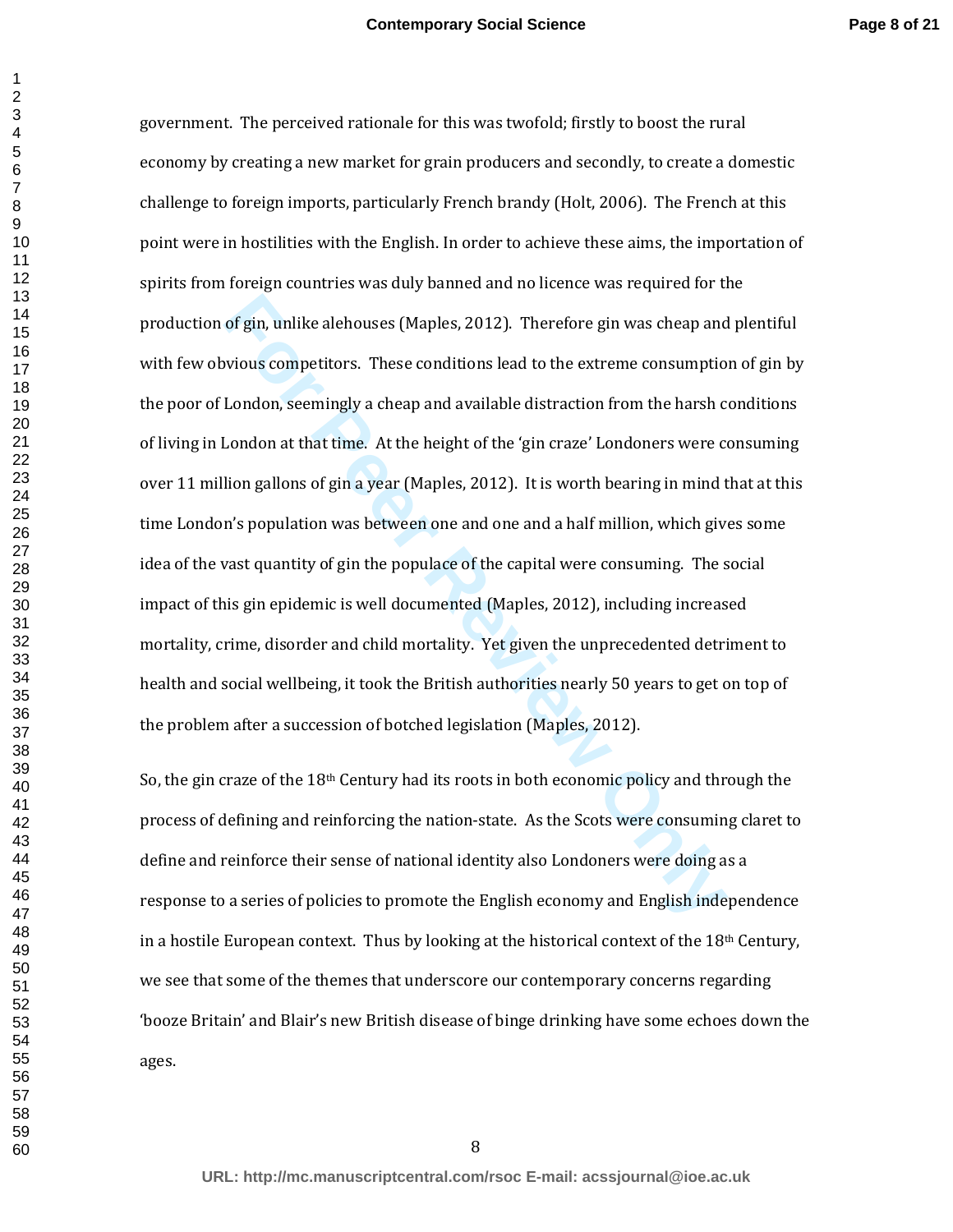#### **Contemporary Social Science**

If we look at some features of  $19<sup>th</sup>$  Century England, we can identify further themes that have some contemporary resonance. As we saw before it was an Act of Union with Scotland in the 18th Century that had an effect on popular practices and rituals around alcohol. Thus the Act of Union of 1801 with Ireland must also have some bearing on how we came to view the Irish, as a problematic drinker in the context of industrial England. Taking Engels famous description of the Irish in Manchester in the middle of the 19<sup>th</sup> Century as a point of departure;

eription of the Irish in Manchester in the middle of the 19<sup>th</sup> Century as<br>d since the poor devil must have one enjoyment, and society has shut<br>thers, he betakes himself to the drinking of spirits. Drink is the only tl<br>res "And since the poor devil must have one enjoyment, and society has shut him out of all others, he betakes himself to the drinking of spirits. Drink is the only thing which makes the Irishman's life worth having, drink and his cheery care-free temperament; so he revels in drink to the point of the most bestial drunkenness. The southern facile character of the Irishman, his crudity, which places him but little above the savage, his contempt for all humane enjoyments, in which his very crudeness makes him incapable of sharing, his filth and poverty, all favour drunkenness. The temptation is great, he cannot resist it, and so when he has money he gets rid of it down his throat. What else should he do? How can society blame him when it places him in a position in which he almost of necessity becomes a drunkard; when it leaves him to himself, to his savagery?" (Engels, 1993, pp. 103- 104)

Engels classic ethnography describes the Irish immigrants of Manchester in less than favourable terms. However it must be noted that Engel's thesis was to document the alienation of Manchester's working class during the industrial revolution. Although Engel's identifies the Irish as almost savage in nature and divisive to working class solidarity by providing a wage drag, or even through the importation of scab labour, we could interpret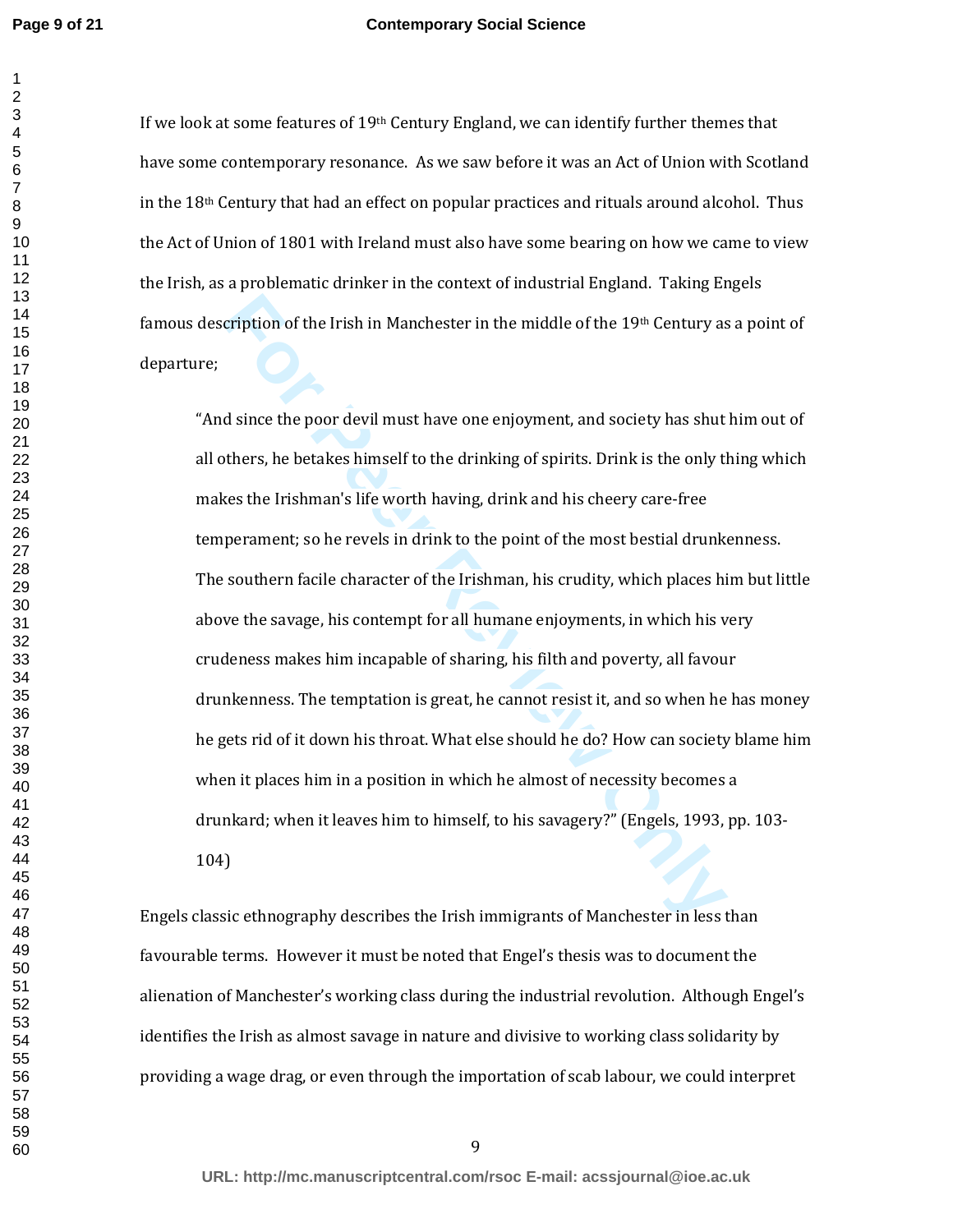Engel's description as symptomatic of the lumpenproletariat, Marx's reserve army of labour (Marx, 1976). Indeed, a close reading of the Engels passage alludes to some sympathy for the plight of the Irish worker,

 "How can society blame him when it places him in a position in which he almost of necessity becomes a drunkard; when it leaves him to himself, to his savagery?" (Engels, 1993, p. 104)

However we choose to read this passage, it is self-evident that Engel's identifies the Irish with drunkenness. However, citing *The Report on the State of the Irish Poor in Great Britain,*  E.P. Thompson contextualises the drinking behaviour of the Irish in manufacturing England:

"On the Saturday night, when they receive their wages, they first pay the score at the shop... and their rent... and when their debts are paid, they go drinking spirits as long as the remnant of their wages holds out. On the Monday morning they are penniless." (Thompson, 1963, p. 476)

essity becomes a drunkard; when it leaves him to himself, to his savagels, 1993, p. 104)<br>e choose to read this passage, it is self-evident that Engel's identifies t<br>enness. However, citing *The Report on the State of the I* So, depending on one's reading of Engels and Thompson, it can be implied that excessive drinking with which the Irish poor appear to be associated with, can be viewed as either a moral deficit of nationality or as a solace from exploitation, poverty, discrimination and dislocation.

As both authors observe, the plight of the Irish working poor in England in the 19th Century is an amalgam of the effects of war, famine, unskilled work, low wages and Diaspora. Nevertheless, as Thompson notes, "[...] Irish labour was essential for the Industrial Revolution [...]" (1963, p. 473) as their labour was cheap, relative to English workers, and they were demoralised to the point that they would undertake the "most disagreeable kind of course labour" (Ibid.).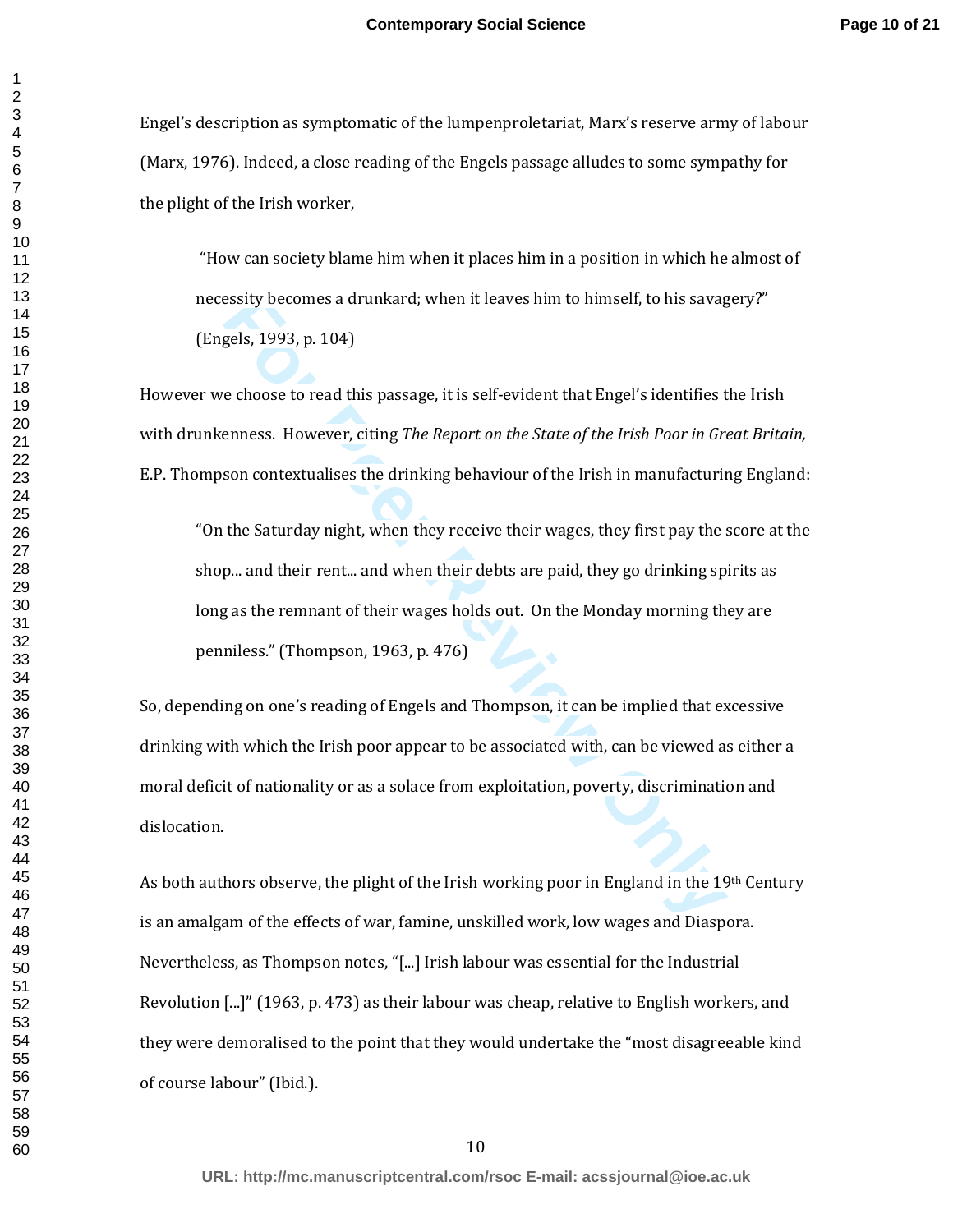#### **Contemporary Social Science**

Thus by constructing the Irish immigrant of industrial England as having the character of "most bestial drunkenness" (Engels, 1993, p. 103) enabled the further exploitation by the industrial bourgeoisie in the accumulation of capital and the suppression of workers' wages. So our evidence of the relationship between notions of nationality and the consumption of alcohol continue to have resonance from the  $18<sup>th</sup>$  Century and into the 19<sup>th</sup> Century.

his notion of the impoverished, hardworking and drunk Irish immigrand<br>red years to the beginning of the 21<sup>st</sup> Century and replace 'Irish' w.<br>the similarity of popular discourse in the United Kingdom is startling.<br>the popu If we take this notion of the impoverished, hardworking and drunk Irish immigrant forward over one hundred years to the beginning of the 21st Century and replace 'Irish' with 'East European', the similarity of popular discourse in the United Kingdom is startling. While we could frame the popular notion of the bestially drunk Irish migrant as part of the lumpenproletariat of the Industrial Revolution, we can view the popular image of heavy drinking East European migrants as part of the precariat of our current epoch (Standing, 2011).

The accession of the eight east European countries (Cyrus, Czech Republic, Estonia, Hungary, Latvia, Lithuania, Malta, Poland, Slovakia and Slovenia – collectively known as the A8 countries) to the European Union in 2004 resulted in the UK Government putting into place:

"[…] transitional measures to regulate A8 nationals' access the labour market (via the Worker Registration Scheme) and to restrict access to benefits." (Mills, Knight, & Green, 2007, p. 4)

However, as Standing notes, when it comes to economic immigration, governments often claim, "[…] they are limiting migration while facilitating the growth of a low-wage disposable labour supply." (Standing, 2011, p. 91). Whereas the Irish in 19th Century England provided the "course labour" (Thompson, 1963, p. 476) for the Industrial Revolution, A8 immigration provides a similar role in advanced capitalism of the reserve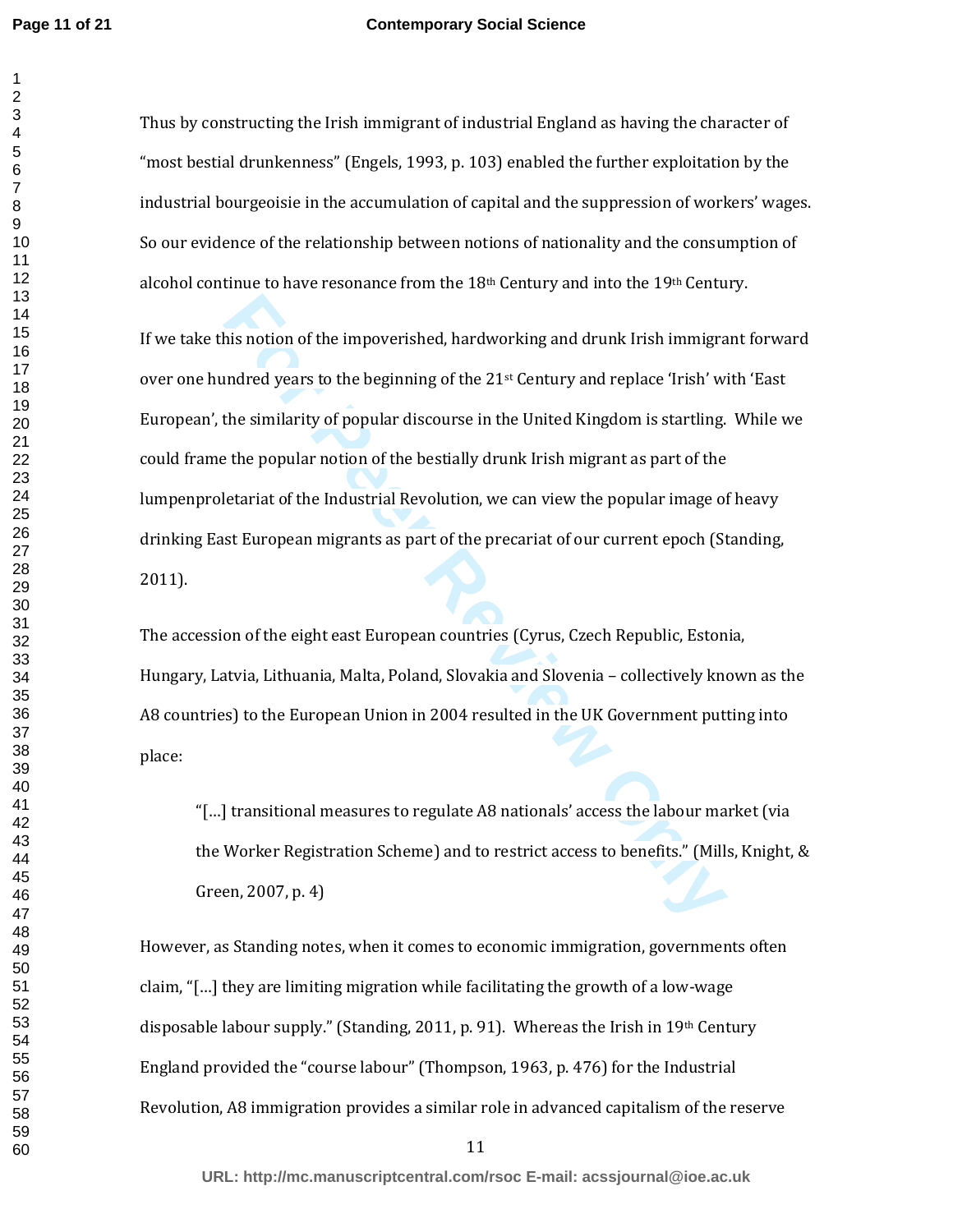army of labour by responding to the needs of flexibilised labour markets, becoming part of a high risk, low wage, insecure labouring class Standing refers to as the precariat (Standing, 2011).

As stated at the beginning of this paper, social class is an important aspect of alcohol policy but for the purposes of this argument we need to put this to one side, as nationality is our focus. This is not to deny that that there are important, valid and relevant intersections between class and nationality, however let us not confound the argument.

## **Discussion**

purposes of this argument we need to put this to one side, as national<br>is not to deny that that there are important, valid and relevant interse<br>sss and nationality, however let us not confound the argument.<br><br>**Fourney throu** So our brief journey through some key eras of British history reveals that at times the Scottish, the English, the Irish and the Polish (for the Polish are the largest nationality to move to the UK following the A8 accession (Mills et al., 2007)) have all been, and to varying degrees still are, defined and identified in terms of their approach to the drinking of alcoholic beverages. Many of these often played out in stereotypes of popular culture. The question remains, how did problematic, excessive, heavy or binge drinking become an issue so seemingly entwined with Britishness? From 'booze Britain' to Blair's new British disease to Brits abroad, the popular notion seems to be of the behaviour of the British is rather unpleasantly alcohol-fuelled. Furthermore, what ideological function does this notion the excessively-imbibing Brit perform? For it must be ideological as the evidence suggests that despite the hype and the hyperbole, British alcohol consumption has been falling for several years (Morgan, 2011). Furthermore, the apparatus of alcohol regulation, as Valverde observes, "[...] does not seek to maximize health but rather to organize and regulate consumption, producing ordered, disciplined drinkers" (1998, p. 144). She goes on to state:

"Liquor licensing and control systems, whatever their particularities, all share the difficult position of having the regulation of personal consumption as their objective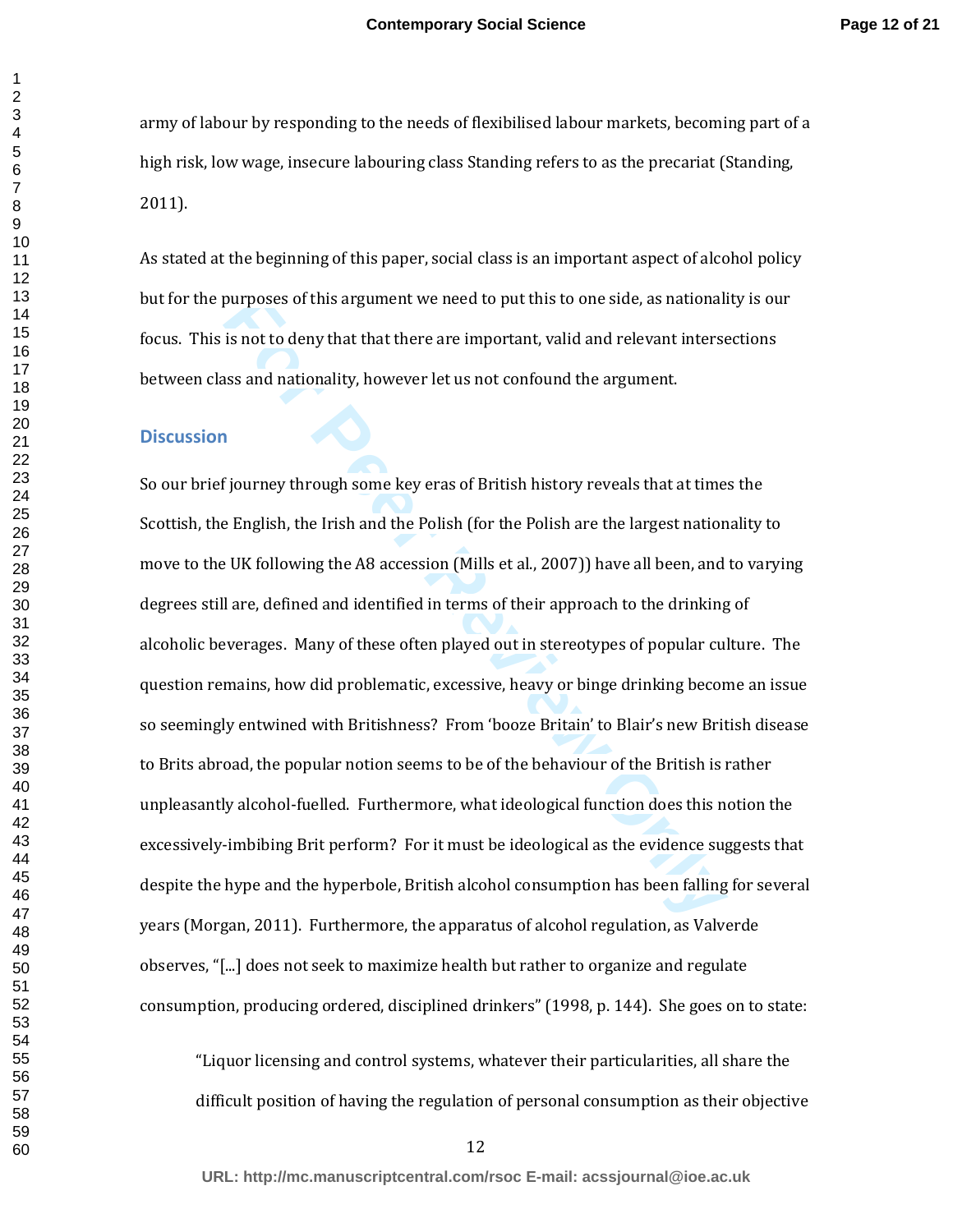– an objective rather out of keeping with the logic of liberalism" (Valverde, 1998, p. 145).

ing controls and regulation of alcohol consumption, policy-makers, an influence them, can neatly sidestep this internal contradiction. Fore, national problem of disordered drinking and therefore rallying behir h of the nat This gives us a useful lens to develop conjecture to understanding the rhetoric of 'British' problem drinking. By utilising the ideologies of the nation and nationality as a framework for advocating controls and regulation of alcohol consumption, policy-makers, and those who seek to influence them, can neatly sidestep this internal contradiction. Foregrounding a perceived national problem of disordered drinking and therefore rallying behind the flag of the health of the nation, allows governments to enforce regulation without appearing at odds with the underlying political ideology of deregulation and laissez-faire policies. Furthermore, by acknowledging the post-Fordist night time economy agenda of contemporary post-industrial Britain, one could deduce that using the proxies of both public health and law and order to regulate alcohol consumption, enables the continued development and investment in an economically-potent alcohol industry while appearing to pour scorn on its social consequences. By deploying the evocative ideology of nationality, which as Anderson notes is so powerful as a rhetorical device that citizens will wilfully die for its cause (Anderson, 1991), governments can scaffold policies for the regulation of individual behaviour while seemingly appear not at odds with the underlying political doctrine of deregulation and reification of markets. This prioritising of the needs of the market, as Adorno opines, leads to the dominance of the exchange-value of commodities, this dominance obscures the original use-value allowing the commodity to take on a new use-value that can be any number of cultural associations and assumptions (Adorno, 1991). Alcohol is one such commodity whereby the new use-value contains cultural associations and assumptions we could package as nationality or nationalism.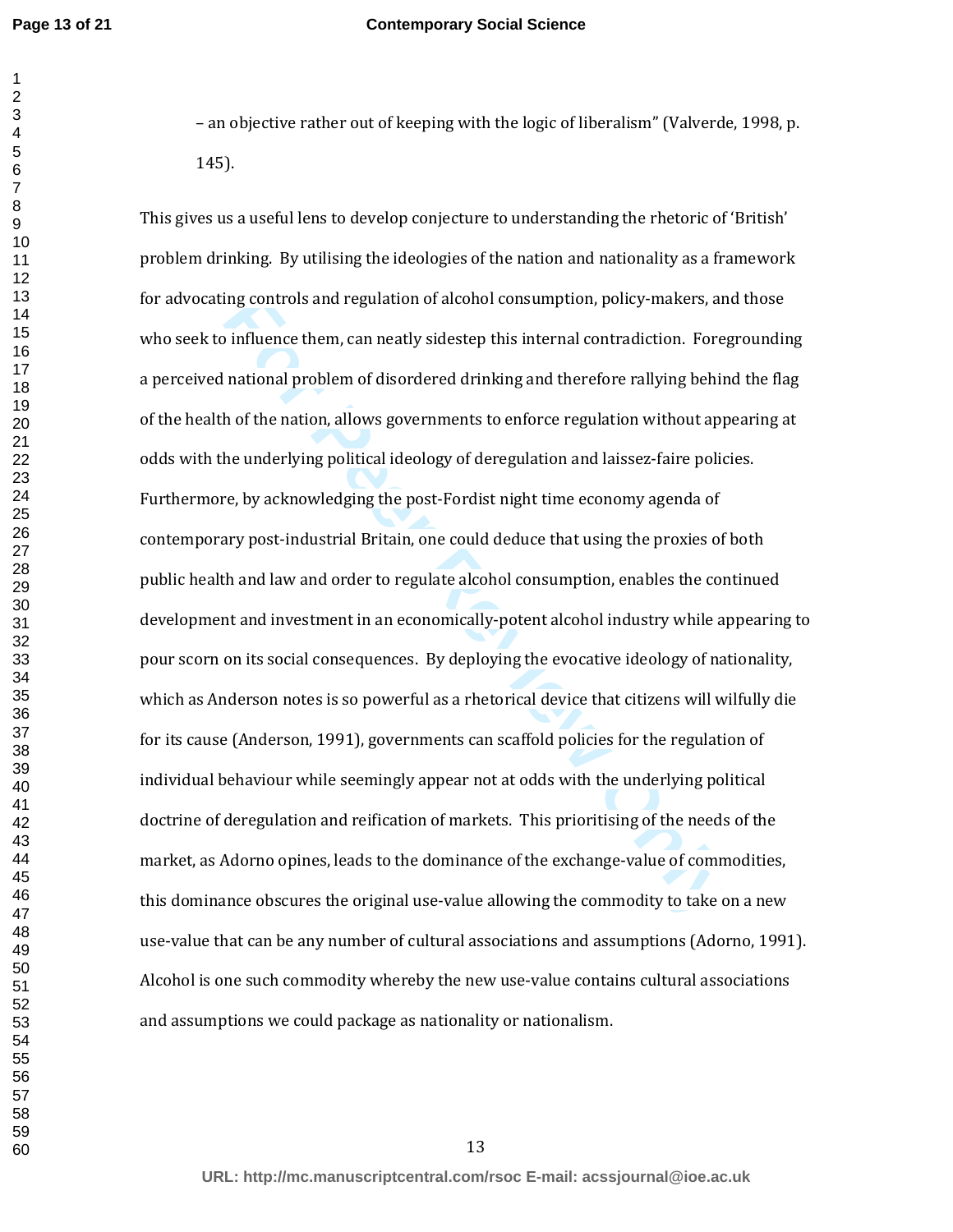## **The New policy agenda**

resistery to the poolest. The potential whileers from this policy are protecting to the Institute for Fiscal Studies fixing the price per unit at 44 mment's proposal) would lead to transfers of revenues of up to £850 match The current UK government's recent policy announcement regarding alcohol minimum price setting seemingly has two groups of clear beneficiaries and one group of losers. The losers are those who buy cheap alcoholic beverages, as the policy will increase the cost of drinking regressively to the poorest. The potential winners from this policy are primarily the alcoholic beverage industry and secondly those involved in the illegal importation of alcohol. According to the Institute for Fiscal Studies fixing the price per unit at 40p (which is the government's proposal) would lead to transfers of revenues of up to £850 million per year to the alcohol industry (Leicester & O'Connell, 2012), although this figure does not account for any behaviour changes as a result of the policy, it clearly demonstrates the potential benefit to the alcohol industry. Also, as this policy does not constitute a duty, there will be no increase in revenue to the treasury. Potentially the opposite is true, if the policy has its stated desired effect of reducing alcohol consumption, then the treasury is going to lose income from alcohol duties. This policy seems to lack coherence in terms of political philosophy, as British Prime Minister David Cameron stated, "This is a national problem and it needs a government to focus on it", words that would have John Stuart Mill inebriated with fury, yet this is a government which has set about the retrenchment of social policy like none before. As Valverde observes (1998), all attempts at alcohol control have a poor logical 'fit' with liberalism. Licensing laws, controls on sales and consumption, and prohibition all create impediments to free markets, yet states that enact extreme forms of controls, for example some Islamic states, to not experience a crisis of legitimacy. This then raises the question of how the state, any state not just theocracies; can have systems that control alcohol at all. By raising the spectre of the nation-state and applying it to notions of national deficiency, enables the State to differentiate alcohol as distinct from other forms of beverage in special need of control and management. Evoking the mantra of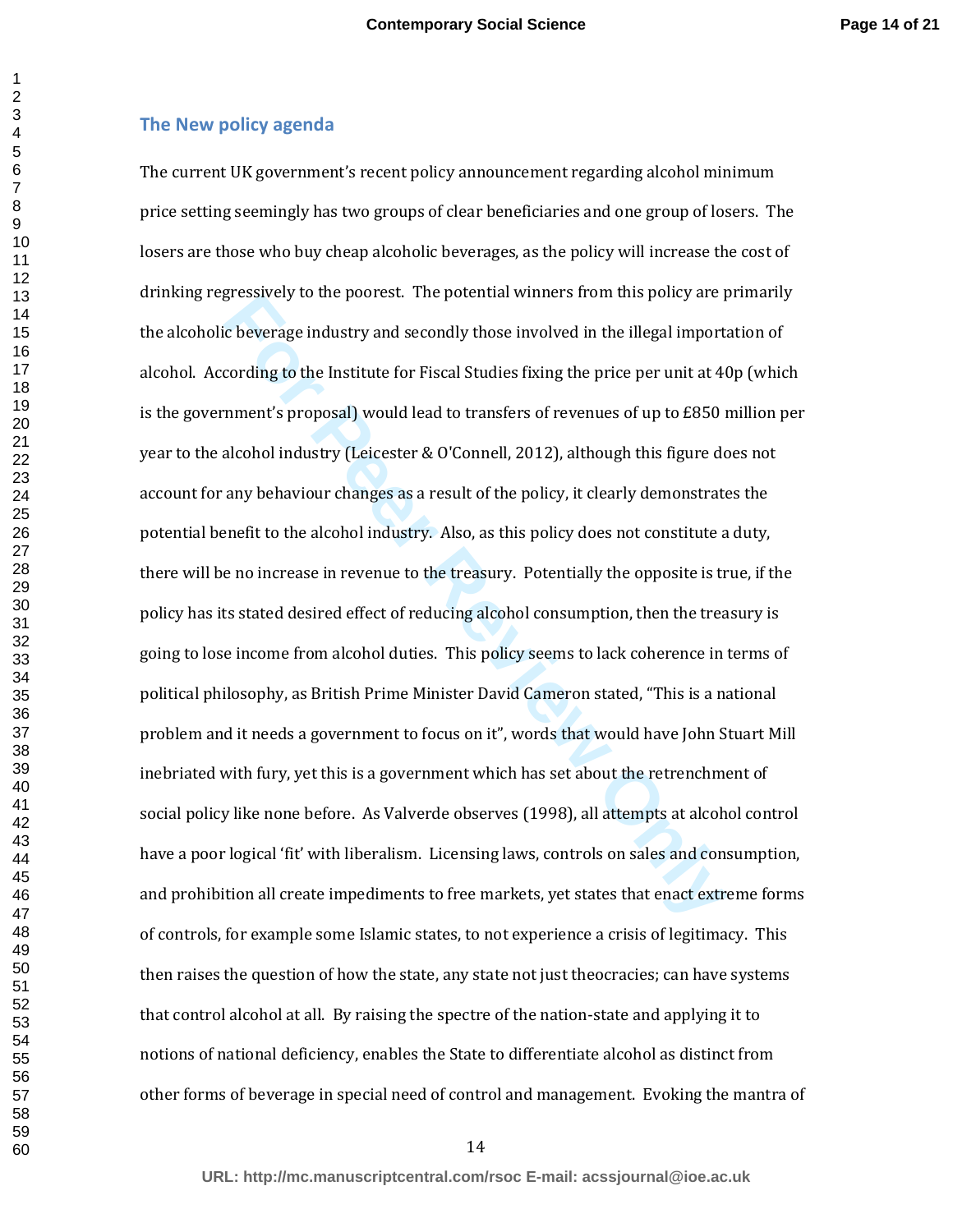#### **Contemporary Social Science**

'booze Britain' as a national deficiency, enables the furthering of controls on the sale of alcohol, seemingly without contradiction, in the context of (neo-) liberalism.

ivenues and Customs (UK Government agency tasked with both colled<br>time porders), the alcohol smuggling industry costs the exchequer £1.2<br>aid duties (Norman, 2012) and that much of the business of alcohol ti<br>y "organised cr The raising of the price of low cost alcoholic beverages in the UK could have a significant impact on the frequency and profitability of alcohol smuggling. According to the figures from HM Revenues and Customs (UK Government agency tasked with both collecting duties and enforcing borders), the alcohol smuggling industry costs the exchequer £1.2 billion per year in unpaid duties (Norman, 2012) and that much of the business of alcohol trafficking is controlled by "organised criminals" (HMSO, 2010). As with the Scottish consumption of claret with the equalisation of duties and tariffs after the Act of Union had an effect on the quantity and profitability of illegal alcohol smuggling in the 18th Century, it would be foolhardy to believe that increasing the minimum price per unit of alcohol will not have an effect on the illegal alcohol trade. This thought exposes another internal contradiction of the minimum alcohol price policy. On one hand the policy evokes the idea of nationality as a vehicle to deploy regulation of individuals within the nation, yet on the other hand, it provides the incentive for increasing criminal activities at the borders of the nation. As previously stated, nationalism requires a nation and the nation requires boundaries, although these boundaries may be both elastic and porous, thus if the boundaries of the nation in some way define nationality. Therefore, there is a significant poverty of logic with the policy itself. For it would appear contradictory to deploy the nation as a rhetorical device while seemingly setting the scene for increasing strain on the national borders which increased illegal smuggling will inevitably create. Yet maintaining or indeed strengthening national borders is one area of policy that the current UK government seems keen to develop. However, border control is an area of public policy which in itself is fraught with contradictions. Politicians of many persuasions wish to be seen to highly manage and regulate border controls to counterbalance popular fears regarding immigration and its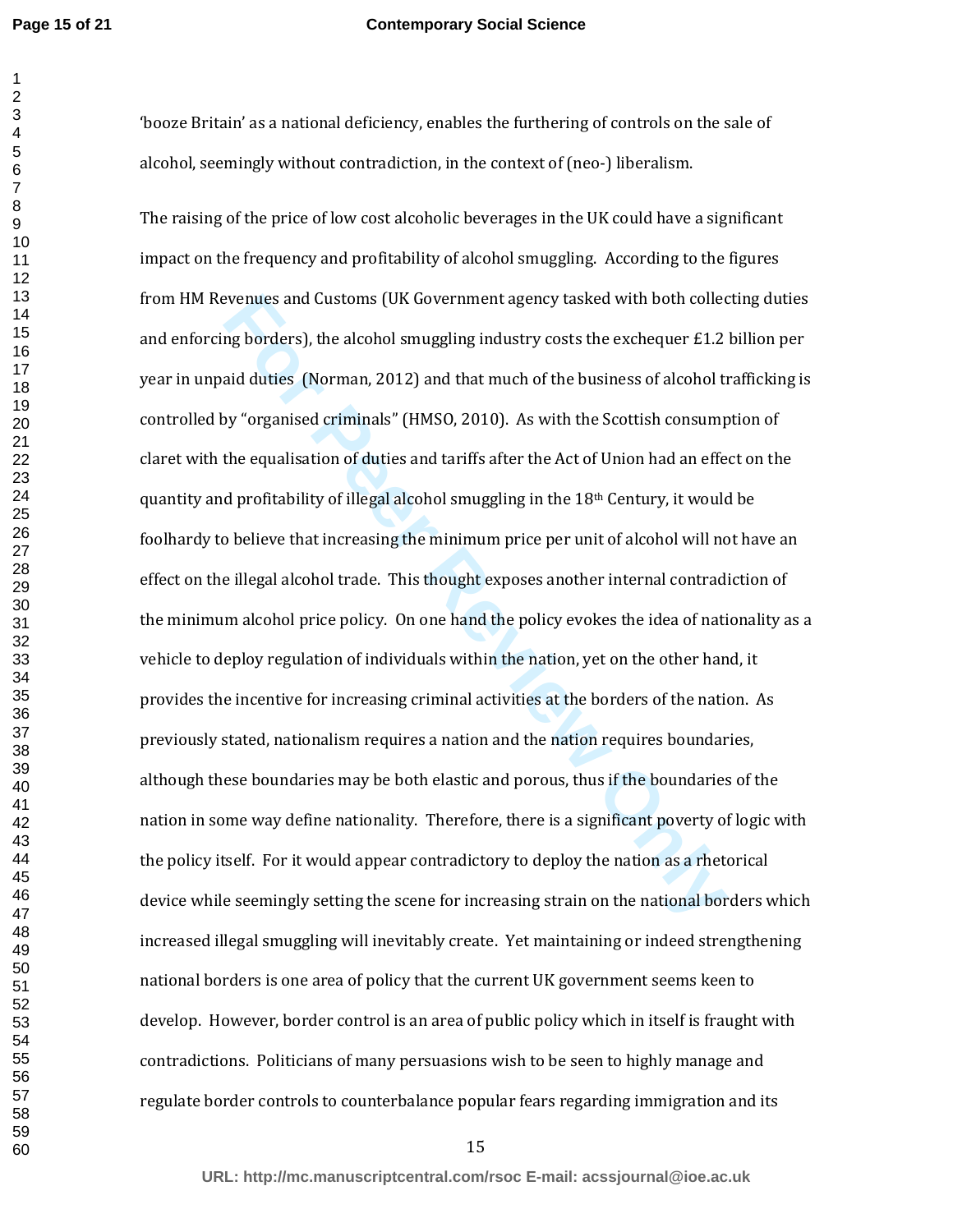m time-to-time. The conjecture of this paper is that the alcohol minin<br>alcohol policy has the potential to be deployed, in the future, as one of<br>we consider hypothetically that at some point in the future there is a p<br>forc perceived strain on social provision, housing stock and employment opportunities; yet to over-control borders would have profound effects on the economic wellbeing of the country, as global capital flows require, to some degree, the freedom of movement of peoples and commodities. Thus for those invested with making border control policy, this requires both a balancing act and a range of policy and rhetorical devices to retool the balance from time-to-time. The conjecture of this paper is that the alcohol minimum price per unit of alcohol policy has the potential to be deployed, in the future, as one of these devises. If we consider hypothetically that at some point in the future there is a perceived need to reinforce border controls, for example an increase in people entering the UK to seek asylum, then evidence of increased alcohol smuggling could provide the basis for the securing of border controls. Thus fears about loss of revenue, increasing crime and continued access to cheap alcohol beverages could be used as a precursor to shoring up the border of fortress Britain. In the masquerade of border control policy, any increase in smuggling as a result of the minimum alcohol pricing policy is a useful disguise with which to protect the nation.

## **Last Orders (Conclusions)**

As we have seen, how we use alcohol and how the state attempts to regulate the use of alcohol has long been tied to notions of nationality and nationalism. The current policy agenda of minimum price per unit fixing continues this tradition. It is somewhat ironic that the policy is likely to be challenged by the European Union, because as we have seen Britain's relationship with other European nations has often been the catalyst for alcohol control policies.

The argument that the state's dealings with alcohol have had a long association with understand the nation and nationality is compelling, however the potential to use this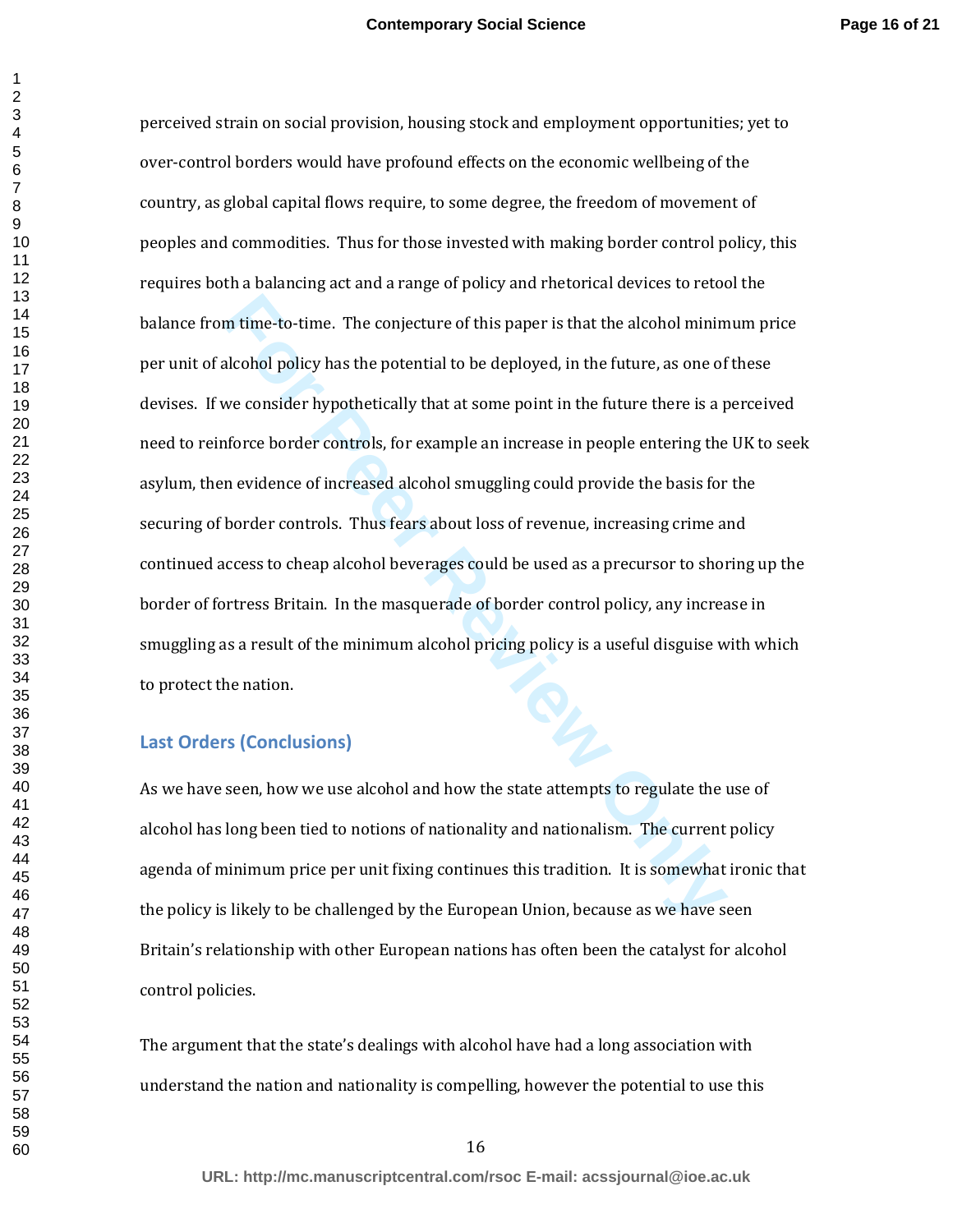#### **Contemporary Social Science**

policy as a precursor to strengthening or reinforcing national borders is somewhat worrying as it suggests a degree of premeditated deceit. This argument is purely conjecture, but there seem few other reasons for the UK coalition government to pursue a policy which has significant advantages for organised criminals.

From the historical analysis it is striking how pervasive alcohol has been, and continues to be, as a lens to view nationality, particularly as a deficit. From the gin craze of  $18<sup>th</sup>$  century London, via the bestially drunk Irish of the  $19<sup>th</sup>$  century to the street drinking Accession Eight nations of the  $21^{st}$  century, alcohol has continued to provide a prism to view the shortcomings of national characteristics.

istorical analysis it is striking how pervasive alcohol has been, and cor<br>to view nationality, particularly as a deficit. From the gin craze of 18<br>the bestially drunk Irish of the 19<sup>th</sup> century to the street drinking Acc<br> Furthermore, alcohol control policies have a long history of both influencing and being influenced by how national borders are understood and operated. From  $18<sup>th</sup>$  century duties on imported French brandy to the development of the powers and responsibilities of the US Coastguard Service during the period of national prohibition. In all cases of attempts to control the importation of alcoholic drinks has lead to the development of smuggling to either avoid law enforcement or customs and duties.

It would be easy to reduce these challenges and contradictions of alcohol controls to an economic imperative. The UK alcohol industry is powerful, both economically and politically, but commercial interest, in and of itself, cannot account for cultural understandings of alcohol as they relate to nationality and borders. Neither can a class analysis, although there are class dimensions to both popular ideas about alcohol consumption and policies to control its consumption. The evidence from  $18<sup>th</sup>$  century Scotland demonstrates this well. The fact that the Scots continued to imbibe claret after the Act of Union has little to with commercial imperative and not much to do with class antagonisms. Rather it was symbolic of Scottish independence and defiance of the English.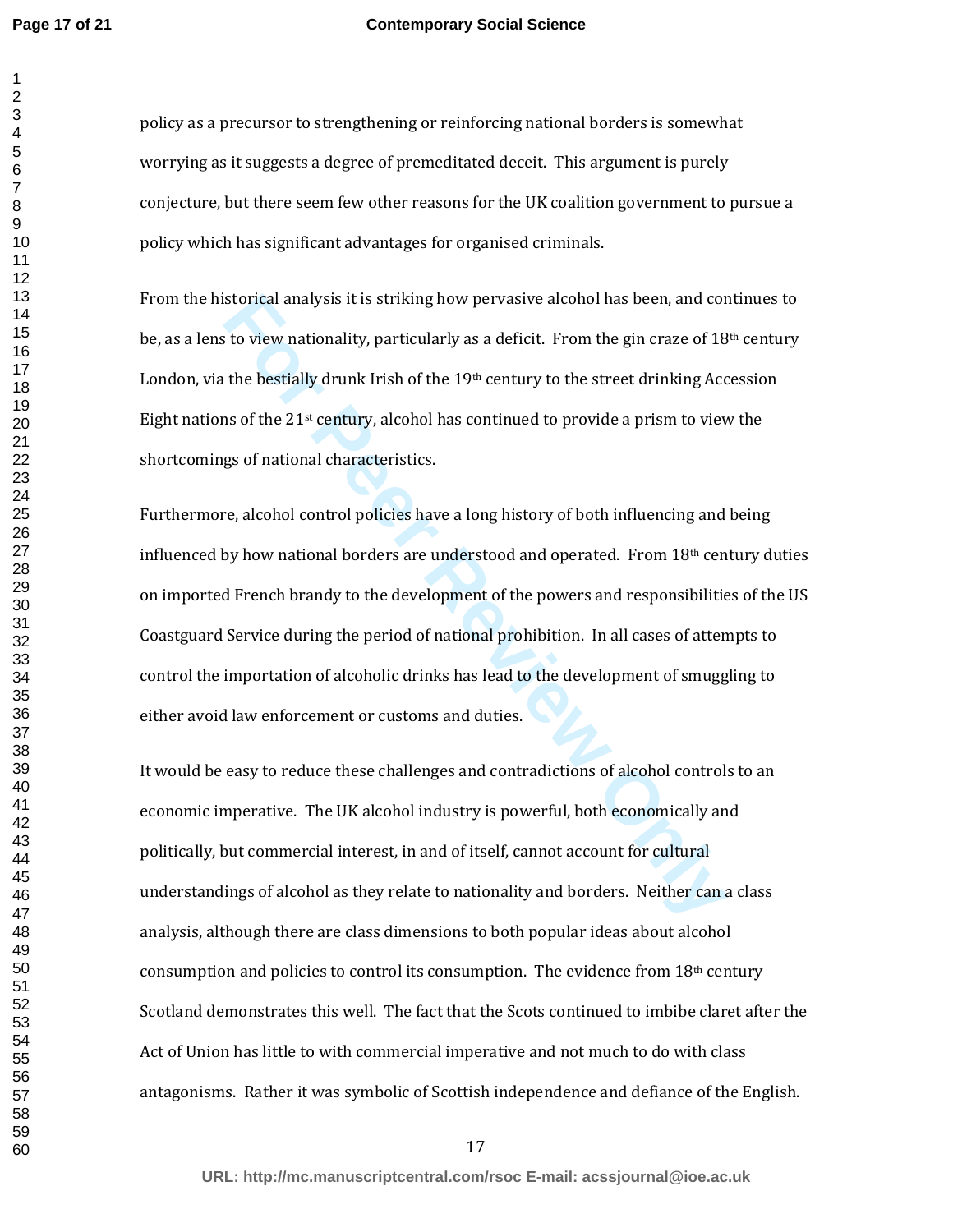Again, if we consider London's  $18<sup>th</sup>$  century gin craze, commercial interest and class analysis do not tell the whole story. Although there was an economic interest in promoting gin as a popular beverage, and its effects were, on the whole, felt by the poor, it was as much to do with England's relationship, or rather lack of relationship, with the French that gave rise to the chronic use of gin in 18<sup>th</sup> century London. If we look forward from the 18<sup>th</sup> century, through the 19th century into our current time, how we understand the nation and nationality continues to inform our understand of alcohol and its control.

<sup>19th</sup> century into our current time, how we understand the nation an continues to inform our understand of alcohol and its control.<br> **Follow** rotion of booze Britain continues this tradition of conflating comme<br>
otions of The popular notion of booze Britain continues this tradition of conflating commercial interests, notions of class deficit and nationality. This is somewhat symptomatic of the internal contradictions of alcohol control policies. These policies are supposed to objectively regulate consumption but this does not fit well in the context of the current dominant political ideology. By foregrounding issues of nationality, policy-makers can at the very least attempt to obscure this profound contradiction. It is this reification of the nation state and nationality that enables the differentiation of alcohol from other consumable commodities as distinct and in need of control.

Another contradiction involves the impact of the alcohol minimum pricing policy on the government of the British nation. If the impact of the policy is that the consumption of legally available alcohol reduces and the consumption of illegally imported alcohol increases, then this will inevitably result in reduced revenues for the UK treasury. Furthermore, the potential increased strain on controlling the national border could create further expenditure for the UK government.

To conclude, this latest policy agenda, of minimum price setting per unit of alcohol, could be viewed as a response to a popular discourse on the state of the nation commonly referred to as 'booze Britain'. This notion of national deficit has been employed as a rhetorical devise in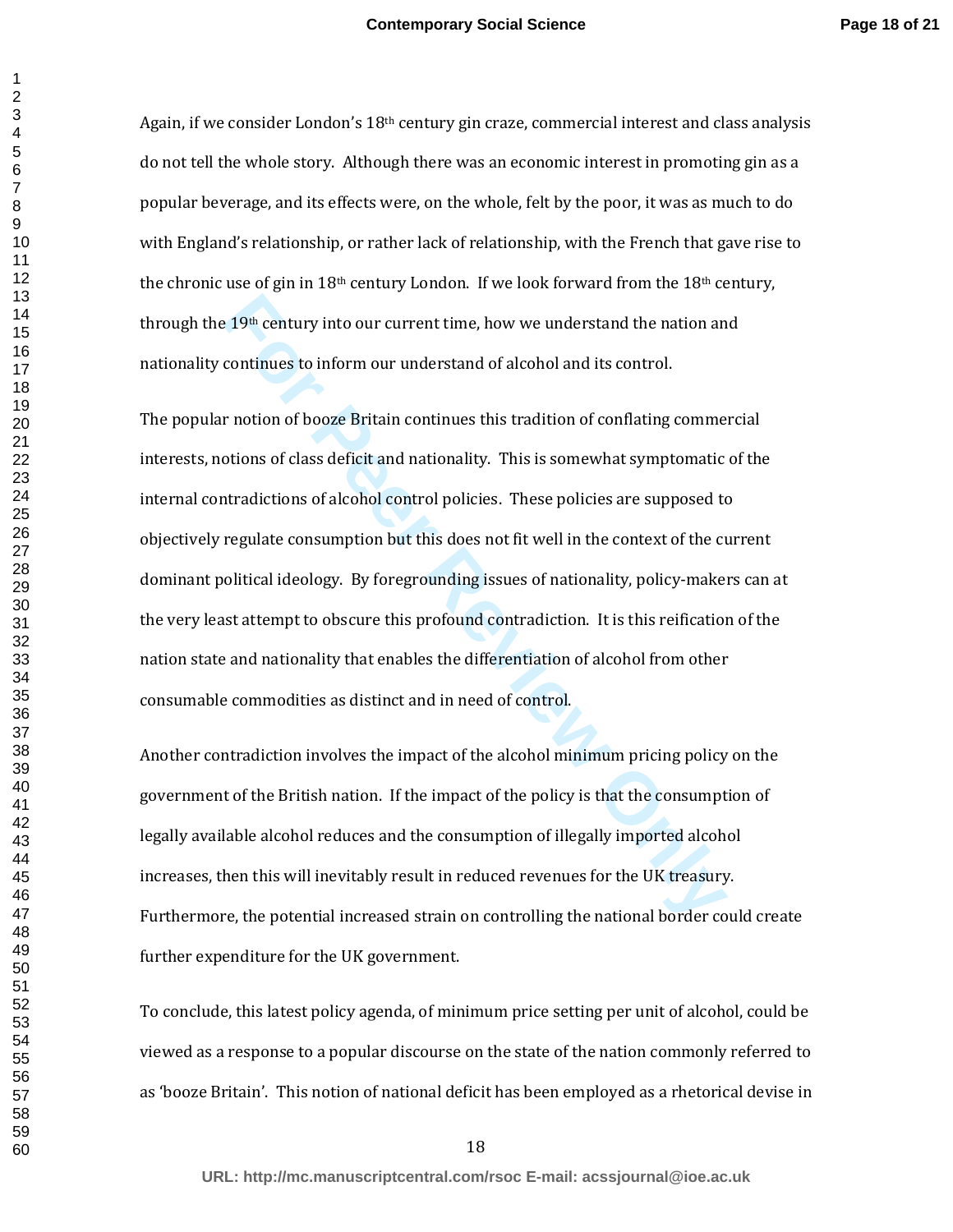#### **Contemporary Social Science**

order to impose regulation on the drinkers of Britain. This policy, in turn, has significant potential consequences for how the British state operates its border controls. Any changes to the operation of national borders have consequences for conceptualising the nation and therefore the notion of nationality. So, the debate come round full circle, a policy which has been informed by a popular discourse of nationality has the potential to then either shift or reinforce the notion of the nation and nationality.

**For Perform of the nation and nationality.**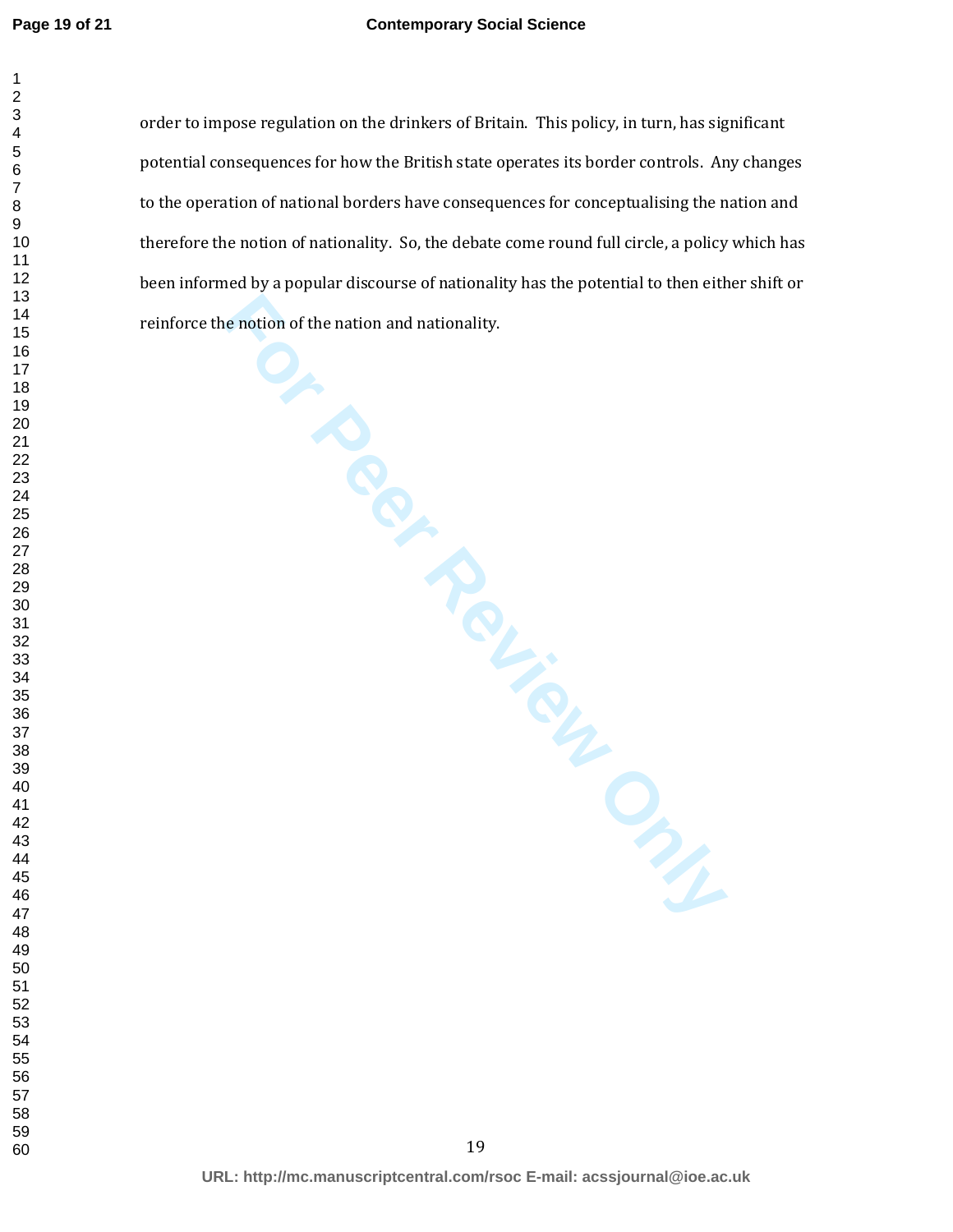### **List of references**

#### Adorno, T. W. (1991). *The Culture Industry: Selected essays on mass culture*. London: Routledge.

Anderson, B. (1991). *Imagined Communities*. London: Verso.

Bower, J., & Cox, H. (2010). *Political influence and hostile bids: How Scottish & Newcastle became the UK's largest brewer* Paper presented at the 14th Annual Conference of the European Business History Association, University of Glasgow.

Brockley, B. (2012). Drunkenness is a right not a privilege. Retrieved from

http://brockley.blogspot.co.uk/2012/02/drunkenness-is-right-not-privilege.html

- Engels, F. (1993). *The Condition of the Working Class in England*. Oxford: Oxford University Press.
- Haywood, K., & Hobbs, D. (2007). Beyond the binge in 'booze Britain': market-led liminalization and the spectacle of binge drinking. *The British Journal of Sociology, 58*(3), 437-456.
- Cox, H. (2010). *Political influence and hostile bids: How Scottish & Newccanne the UK's largest brewer Paper presented at the 14th Annual Confere<br>ppean Business History Association, University of Glasgow.<br>(2012). Drunkenn* HMSO. (2010). *Renewal of the 'Tackling Alcohol Fraud' strategy*. Retrieved from http://customs.hmrc.gov.uk/channelsPortalWebApp/channelsPortalWebApp.portal?\_nf pb=true&\_pageLabel=pageExcise\_ShowContent&id=HMCE\_PROD1\_030554&propertyTy pe=document.

Holt, M. (Ed.). (2006). *Alcohol: A Social and Cultural History*. Oxford: Berg.

- Leicester, A., & O'Connell, M. (2012). How significant is a minimum unit price for alcohol of 40p: Institute for Fiscal Studies.
- Ludington, C. (2006). "To the King o'er the Water" Scotland and Claret, c. 1660-1763. In M. Holt (Ed.), *Alcohol: A Social and Cultural History*. Oxford: Berg.

Maples, T. (2012). Gin and Georgian London. *Last Orders: A social history of drinking*(Chapter 4).